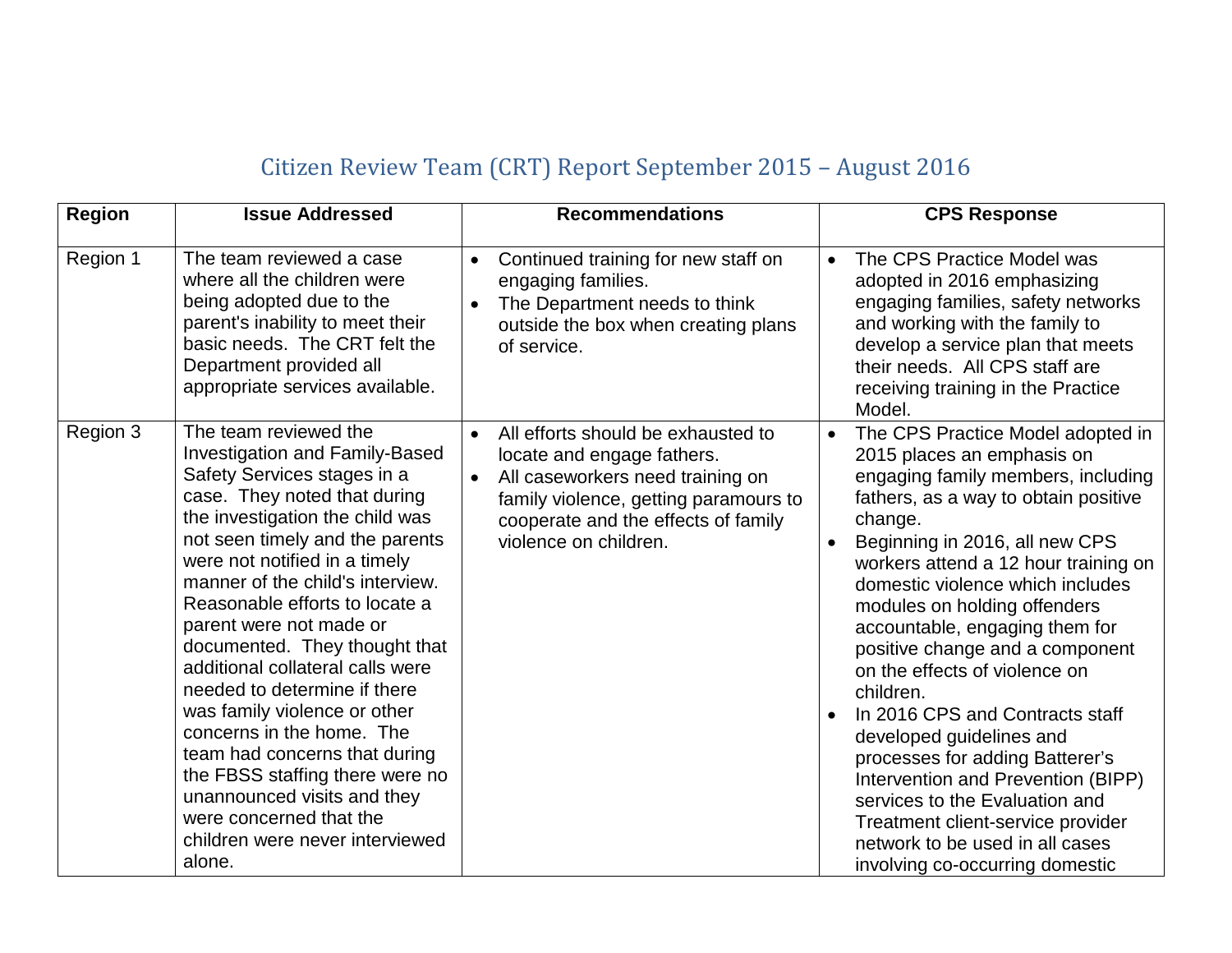| <b>Region</b> | <b>Issue Addressed</b>                                                                                                                                                                                                                                         | <b>Recommendations</b>                                                                                                                                                                                                                                                                                                                                   | <b>CPS Response</b>                                                                                                                                                                                                                                                                                                                                                                                                                       |
|---------------|----------------------------------------------------------------------------------------------------------------------------------------------------------------------------------------------------------------------------------------------------------------|----------------------------------------------------------------------------------------------------------------------------------------------------------------------------------------------------------------------------------------------------------------------------------------------------------------------------------------------------------|-------------------------------------------------------------------------------------------------------------------------------------------------------------------------------------------------------------------------------------------------------------------------------------------------------------------------------------------------------------------------------------------------------------------------------------------|
|               |                                                                                                                                                                                                                                                                |                                                                                                                                                                                                                                                                                                                                                          | violence and child<br>abuse/neglect. Beginning in 2017<br>BIPP services will be available for<br>family support in these types of<br>CPS cases.<br>Beginning in January 2017, a<br><b>Family Based Safety Services</b>                                                                                                                                                                                                                    |
|               |                                                                                                                                                                                                                                                                |                                                                                                                                                                                                                                                                                                                                                          | Quality Improvement Plan was<br>implemented to address various<br>trends and patterns noted in FBSS<br>cases that could impact the safety<br>of children in the home.<br>All FBSS Supervisors will be trained<br>$\bullet$<br>in quality casework and critical<br>thinking skills at the FBSS Summit<br>in July 2017.<br>Video trainings specifically for FBSS<br>staff are being provided from March<br>2017 through June 2017. Training |
|               |                                                                                                                                                                                                                                                                |                                                                                                                                                                                                                                                                                                                                                          | centers around development of<br>critical thinking skills; gathering<br>appropriate collateral contacts;<br>engaging families; assessing<br>protective capabilities.                                                                                                                                                                                                                                                                      |
| Region 4      | The team reviewed the Intake,<br>Investigation, Substitute Care<br>(including contracted foster care<br>placement and relative<br>placement) and Adoption stages<br>of a case where they<br>determined that all policies were<br>followed in a timely fashion. | The team made no recommendations<br>The CRT was extremely<br>complimentary of the CPS<br>investigator and the good relations<br>with the domestic violence shelter<br>that made the report. The team was<br>also extremely complimentary of the<br>CVS worker and the good<br>relationship with the CASA worker<br>assigned to the children and how well |                                                                                                                                                                                                                                                                                                                                                                                                                                           |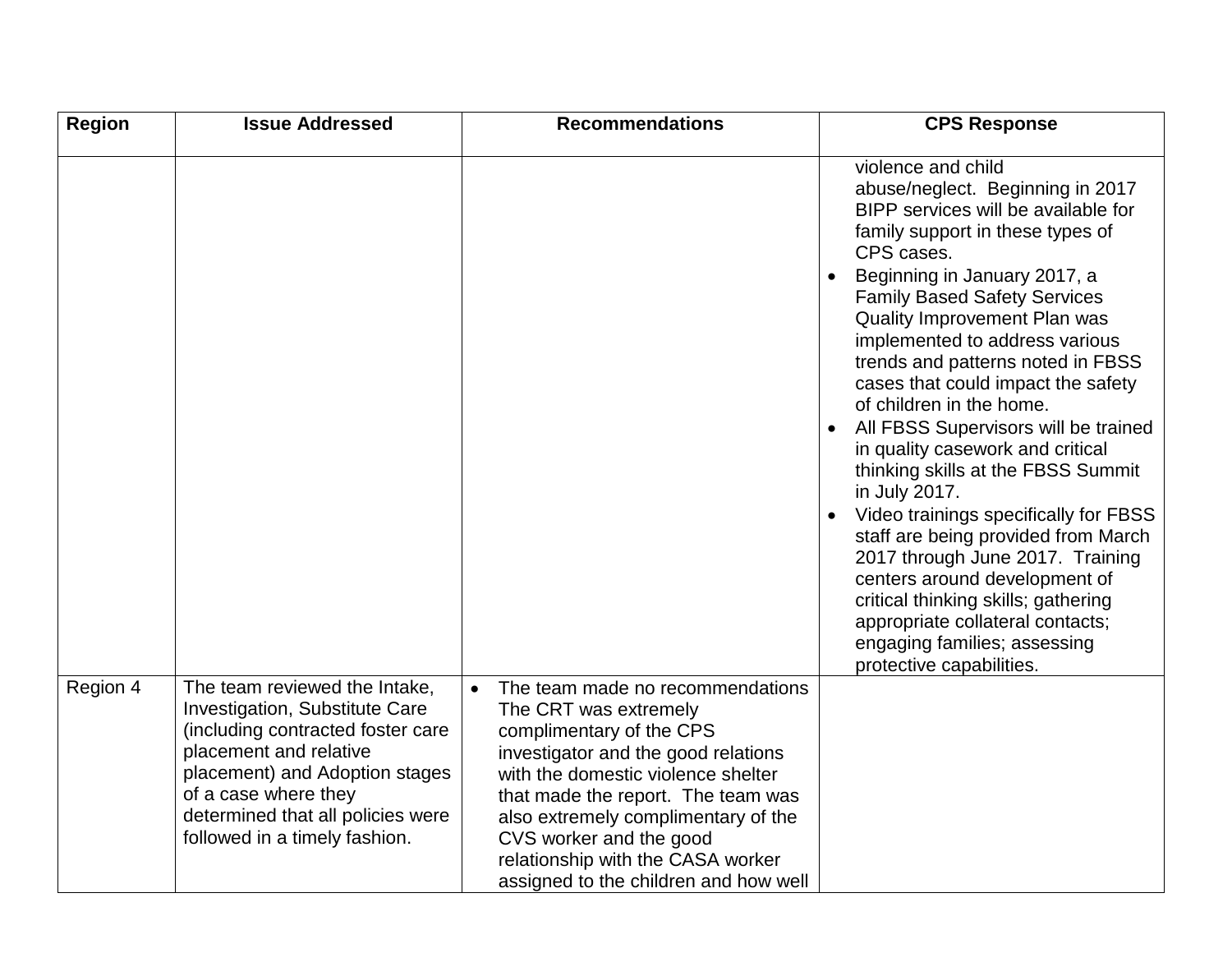| <b>Region</b> | <b>Issue Addressed</b>                                                                                                                                                                                                                                                                                                                                                                                                                                          | <b>Recommendations</b>                                                                                                                                                                                                                                                                                                                                                       | <b>CPS Response</b>                                                                                                                                                                                                                                                                                                                                                                                                                                                                                                                                                                                                                                                                                                                                                                                                                                                |
|---------------|-----------------------------------------------------------------------------------------------------------------------------------------------------------------------------------------------------------------------------------------------------------------------------------------------------------------------------------------------------------------------------------------------------------------------------------------------------------------|------------------------------------------------------------------------------------------------------------------------------------------------------------------------------------------------------------------------------------------------------------------------------------------------------------------------------------------------------------------------------|--------------------------------------------------------------------------------------------------------------------------------------------------------------------------------------------------------------------------------------------------------------------------------------------------------------------------------------------------------------------------------------------------------------------------------------------------------------------------------------------------------------------------------------------------------------------------------------------------------------------------------------------------------------------------------------------------------------------------------------------------------------------------------------------------------------------------------------------------------------------|
|               |                                                                                                                                                                                                                                                                                                                                                                                                                                                                 | they worked together to ensure the<br>child's protection and that the child's<br>need were met. Finally, the CRT was<br>extremely impressed with the<br>cooperation between Texas CPS and<br>the other state's CPS to ensure the<br>child and adoptive parents received<br>the care and treatment needed for a<br>successful adoption. The adoption<br>has been consummated. |                                                                                                                                                                                                                                                                                                                                                                                                                                                                                                                                                                                                                                                                                                                                                                                                                                                                    |
| Region 6      | The team reviewed a near-<br>fatality case that involved<br>neglectful supervision and<br>domestic violence.<br>The team noted that appropriate<br>services were not provided to<br>the family, "the psychological<br>evaluation of the adults was<br>minimal." There was a lack of<br>documentation and poor quality<br>documentation from the case<br>worker and the therapist. There<br>was not a return home safety<br>plan regarding domestic<br>violence. | More appropriate services needed for<br>this family.<br>Staff and service providers need to<br>provide more and higher quality<br>documentation.<br>A domestic violence safety plan was<br>needed for the adult victim.                                                                                                                                                      | CRT reports are to be sent<br>$\bullet$<br>simultaneously to the regional<br>leadership and State Office. The<br>service plan and documentation<br>issues require local level<br>improvement and would be<br>addressed by regional leadership.<br>Beginning in 2016 all new CPS staff<br>$\bullet$<br>receive 12 hours of training on<br>domestic violence which includes a<br>focus on domestic violence safety<br>planning with adult victims of<br>domestic violence.<br>In 2016 CPS and Contracts staff<br>developed guidelines and<br>processes for adding BIPP services<br>to the Evaluation and Treatment<br>client-service provider network to be<br>used in all cases involving co-<br>occurring domestic violence and<br>child abuse/neglect. Beginning in<br>2017 BIPP services will be available<br>for family support in these types of<br>CPS cases. |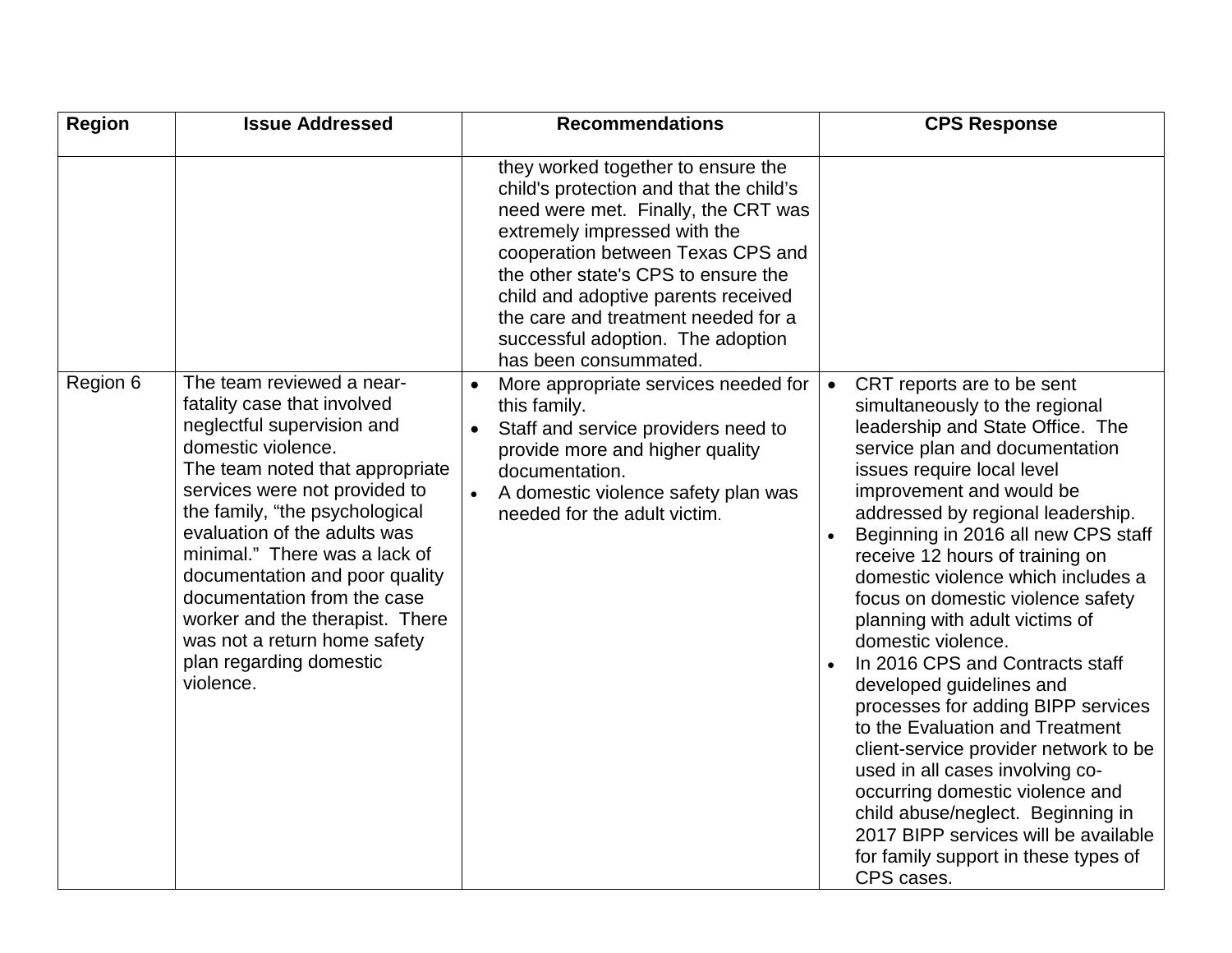| <b>Region</b> | <b>Issue Addressed</b>                                                                                                                                                                                                                                                                                                                                                                                                                                                                                                                                                                                                                                                                                                                                                                                                                                                                   | <b>Recommendations</b>                                                                                                                                                                                                                                                                                                                                                                                                                                                                                                                                                                                                                                                                                                                                    | <b>CPS Response</b>                                                                                                                                                                                                                                                                                                                                                                                                                                                                                                                                                                                                                                                                                            |
|---------------|------------------------------------------------------------------------------------------------------------------------------------------------------------------------------------------------------------------------------------------------------------------------------------------------------------------------------------------------------------------------------------------------------------------------------------------------------------------------------------------------------------------------------------------------------------------------------------------------------------------------------------------------------------------------------------------------------------------------------------------------------------------------------------------------------------------------------------------------------------------------------------------|-----------------------------------------------------------------------------------------------------------------------------------------------------------------------------------------------------------------------------------------------------------------------------------------------------------------------------------------------------------------------------------------------------------------------------------------------------------------------------------------------------------------------------------------------------------------------------------------------------------------------------------------------------------------------------------------------------------------------------------------------------------|----------------------------------------------------------------------------------------------------------------------------------------------------------------------------------------------------------------------------------------------------------------------------------------------------------------------------------------------------------------------------------------------------------------------------------------------------------------------------------------------------------------------------------------------------------------------------------------------------------------------------------------------------------------------------------------------------------------|
| Region 8      | The team reviewed the Intake,<br>Investigation, and Family-Based<br>Safety Services stages of<br>service.<br>For the Intake stage the CRT<br>noted that pertinent information<br>was gathered from the<br>reporter(s). In the Investigation<br>stage the interviews were<br>completed. However, collateral<br>contacts were poor; interviews<br>were not individualized or<br>detailed enough to determine<br>accurate circumstances. An<br>adult relative was approved to<br>be a safety plan despite having<br>CPS history that would have<br>been a bar from assisting in this<br>capacity.<br>For FBSS, the team noted no<br>services for the children despite<br>the need for therapy since drug<br>use and domestic violence had<br>arguably had an impact on the<br>children. No Early Childhood<br>Intervention (ECI) referral was<br>completed for age appropriate<br>children. | Further training to ensure that staff is<br>$\bullet$<br>acutely aware that their impact on a<br>family is far-reaching - or has the<br>potential to be. The more information<br>that is obtained and analyzed the<br>more CPS can provide effective<br>interventions that more adequately<br>ensure the well-being of the children<br>we serve.<br>Collateral contacts are crucial to<br>$\bullet$<br>understand how well the services are<br>impacting the family. Documentation<br>and/or measurement of change is<br>needed.<br>Investigation staff should read the<br>$\bullet$<br>case history before going out to begin<br>the investigation.<br>FBSS staff should read the case<br>$\bullet$<br>history before completing a family<br>assessment. | Beginning in January 2017, a<br>$\bullet$<br><b>Family Based Safety Services</b><br>Quality Improvement Plan was<br>implemented to address various<br>trends and patterns noted in FBSS<br>cases that could impact the safety<br>of children in the home.<br>All FBSS Supervisors will be trained<br>$\bullet$<br>in quality casework and critical<br>thinking at the FBSS Summit in July<br>2017.<br>Video trainings specifically for FBSS<br>$\bullet$<br>staff are being provided from March<br>2017 through June 2017. Training<br>centers around development of<br>critical thinking skills; gathering<br>appropriate collateral contacts;<br>engaging families and assessing<br>protective capabilities. |
| Region 9      | The CRT reviewed the Intake<br><b>Investigation and Family-based</b><br>Safety Services stages of<br>service involving a case of<br>neglectful supervision.                                                                                                                                                                                                                                                                                                                                                                                                                                                                                                                                                                                                                                                                                                                              | The team had no recommendations;<br>$\bullet$<br>they felt both Investigator and FBSS<br>workers did a good job.                                                                                                                                                                                                                                                                                                                                                                                                                                                                                                                                                                                                                                          |                                                                                                                                                                                                                                                                                                                                                                                                                                                                                                                                                                                                                                                                                                                |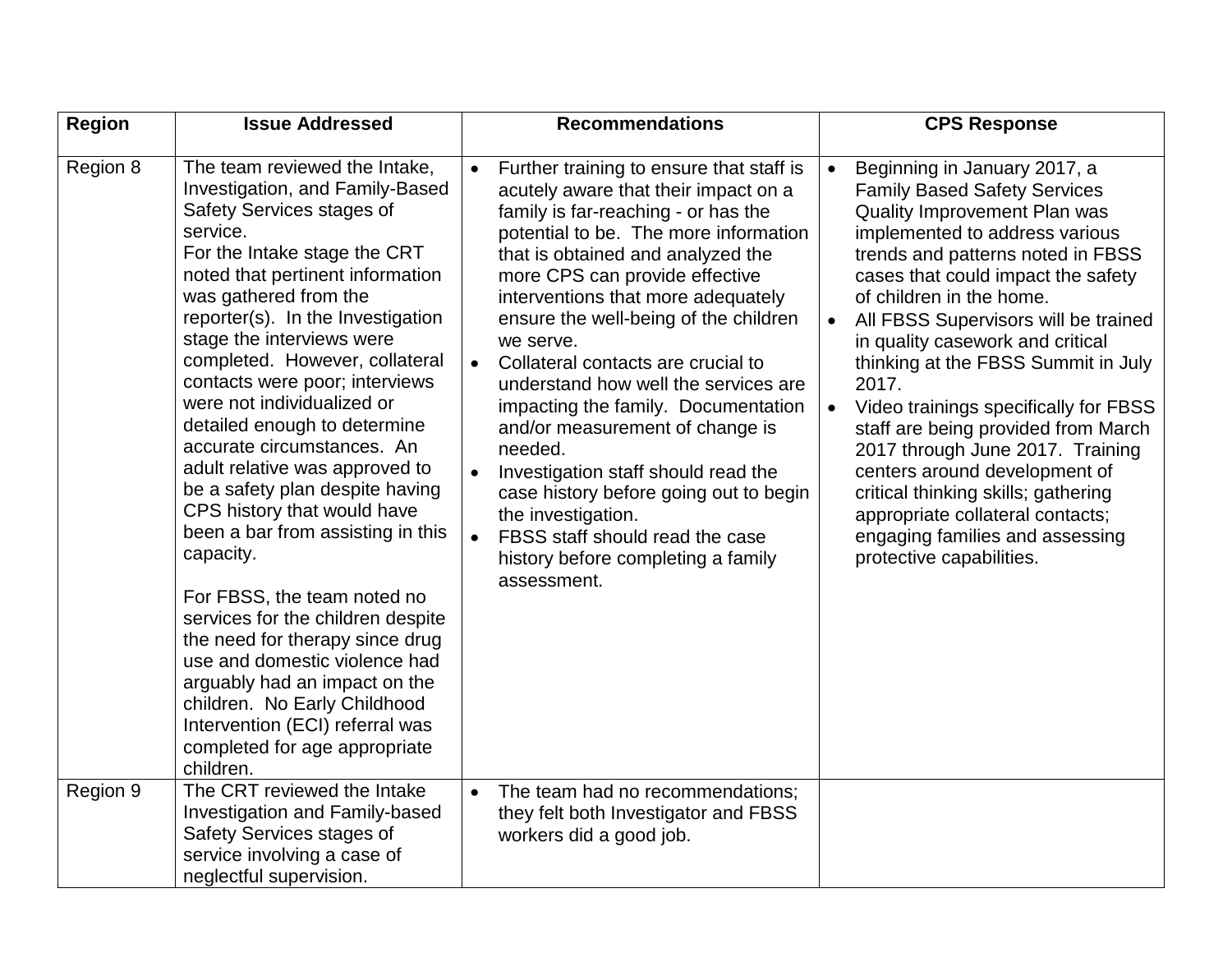| <b>Region</b> | <b>Issue Addressed</b>                                                                                                                                                                                                                                                                               | <b>Recommendations</b>                                                                                                                                                                                                                                                                                   | <b>CPS Response</b>                                                                                                                                                                                                                                                                                                                                                                                                       |
|---------------|------------------------------------------------------------------------------------------------------------------------------------------------------------------------------------------------------------------------------------------------------------------------------------------------------|----------------------------------------------------------------------------------------------------------------------------------------------------------------------------------------------------------------------------------------------------------------------------------------------------------|---------------------------------------------------------------------------------------------------------------------------------------------------------------------------------------------------------------------------------------------------------------------------------------------------------------------------------------------------------------------------------------------------------------------------|
|               | The team found that the case<br>was initiated timely and all<br>policies were followed.                                                                                                                                                                                                              |                                                                                                                                                                                                                                                                                                          |                                                                                                                                                                                                                                                                                                                                                                                                                           |
| Region 10     | The team reviewed one case<br>where they saw strengths in the<br>very thorough interviews of the<br>children.                                                                                                                                                                                        | The team expressed concern that<br>there was a gap of 6 weeks between<br>contacts with children. Also, they<br>thought there should have been more<br>follow-up with the attorneys in this<br>case.<br>The team recommended that the<br>case history contain more<br>information.                        | The need to make contact with<br>$\bullet$<br>children depends on the needs of<br>the case. Specific issues<br>associated with a case are handled<br>by the caseworker's regional<br>leadership.<br>There is work being done with the<br>$\bullet$<br>update of the CPS IMPACT<br>(computer) system that would make<br>changes in the way history is<br>displayed, making it easier for<br>caseworkers to review history. |
| Region 10     | The team reviewed two cases<br>and was impressed with the<br>documentation. The case<br>investigation was thorough and<br>they like the flow of<br>documentation and the inclusion<br>of the police reports. In the<br>second case they thought the<br>FBSS services were appropriate<br>and timely. | The team had no recommendations<br>in this case.                                                                                                                                                                                                                                                         |                                                                                                                                                                                                                                                                                                                                                                                                                           |
| Region 11     | The team reviewed a case<br>involving domestic violence and<br>noted that there were several<br>red flags evident in the case.                                                                                                                                                                       | CPS should have ensured that a<br>$\bullet$<br>family member obtain guardianship<br>for the children in order to protect<br>from further abuse.<br>A protective order could have<br>been/should have been filed by CPS<br>for the children to protect them from<br>should the offending parent return to | This would involve the work of a<br>$\bullet$<br>private attorney.<br>CPS will make referrals to any<br>appropriate legal services resources<br>in the community.<br>Beginning in 2016 all new CPS staff<br>$\bullet$<br>receive 12 hours of training on<br>domestic violence which includes a                                                                                                                            |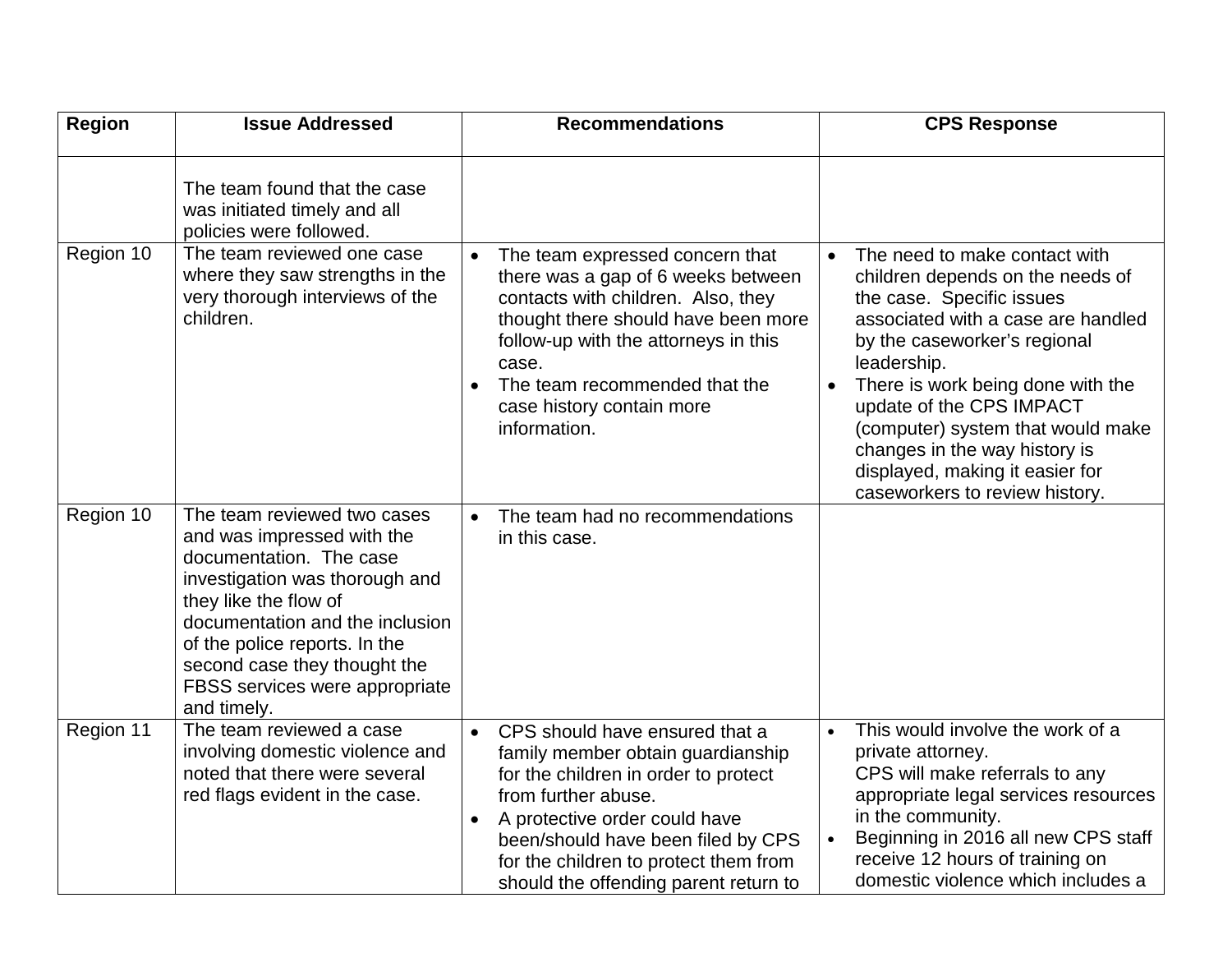| <b>Region</b> | <b>Issue Addressed</b> | <b>Recommendations</b>                                                                                                                                                                                                                                                                                                                                                                                                                                                                                                                                                                                                                                                                                                                                                                                                                                                                                                                                                                                                                                                                                       | <b>CPS Response</b>                                                                                                                                                                                                                                                                                                                                                                                                                                                                                                                                                                                                                                                                                                                                                                                                                    |
|---------------|------------------------|--------------------------------------------------------------------------------------------------------------------------------------------------------------------------------------------------------------------------------------------------------------------------------------------------------------------------------------------------------------------------------------------------------------------------------------------------------------------------------------------------------------------------------------------------------------------------------------------------------------------------------------------------------------------------------------------------------------------------------------------------------------------------------------------------------------------------------------------------------------------------------------------------------------------------------------------------------------------------------------------------------------------------------------------------------------------------------------------------------------|----------------------------------------------------------------------------------------------------------------------------------------------------------------------------------------------------------------------------------------------------------------------------------------------------------------------------------------------------------------------------------------------------------------------------------------------------------------------------------------------------------------------------------------------------------------------------------------------------------------------------------------------------------------------------------------------------------------------------------------------------------------------------------------------------------------------------------------|
|               |                        | the country illegally, as had<br>happened in the past.<br>There was an issue with the<br>AP/Parent being arrested by law<br>enforcement for family violence and<br>turned over to ICE. The investigation<br>worker assumed the AP had been<br>deported, although this was not the<br>case. The AP was in custody<br>pending the case being set before a<br>judge. Therefore, there was time to<br>file for an emergency protective order<br>since the AP could have been<br>served.<br>Case was closed with a Reason to<br>Believe - Factors Controlled. The<br>team felt the factors were not<br>controlled as the AP would probably<br>return to the country and continue to<br>place the children at risk.<br>The team recommended that CPS<br>staff receive training by the DA's<br>office to include issue such as<br>protective orders, ICE detention,<br>service of protective orders to<br>individuals in jail, and other related<br>issues.<br>The team cited a need for a national<br>data base to track if parents have<br>had CPS history in other states, as<br>was the case in this situation. | focus on domestic violence safety<br>planning with adult victims of<br>domestic violence.<br>In 2016 CPS and Contracts staff<br>developed guidelines and<br>processes for adding BIPP services<br>to the Evaluation and Treatment<br>client-service provider network to be<br>used in all cases involving co-<br>occurring domestic violence and<br>child abuse/neglect. Beginning in<br>2017 BIPP services will be available<br>for family support in these types of<br>CPS cases.<br>CPS is open to receiving training by<br>$\bullet$<br>DA's Offices and will share this<br>recommendation with the DA's<br>office.<br>The feasibility of this has been<br>$\bullet$<br>studied.<br>https://aspe.hhs.gov/report/report-<br>congress-feasibility-creating-and-<br>maintaining-national-registry-child-<br>maltreatment-perpetrators |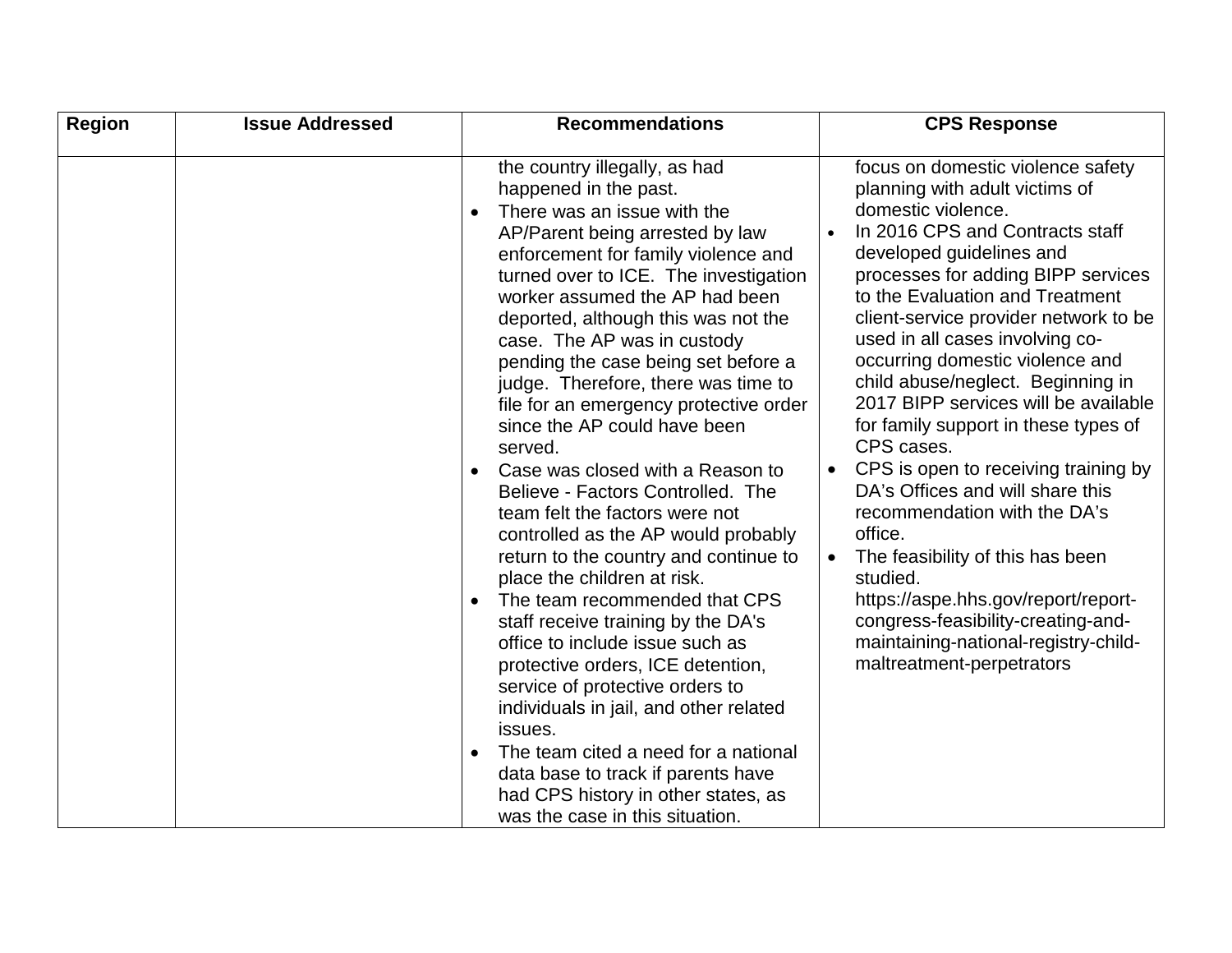| <b>Region</b> | <b>Issue Addressed</b>                                                                                                                                                                                                                                                                                                                                                  | <b>Recommendations</b>                                                                                                                                                                                                                                                                                                                                                                                                     | <b>CPS Response</b>                                                                                                                                                                                                                                                                                                                                                                                                                                                                                                                                                   |
|---------------|-------------------------------------------------------------------------------------------------------------------------------------------------------------------------------------------------------------------------------------------------------------------------------------------------------------------------------------------------------------------------|----------------------------------------------------------------------------------------------------------------------------------------------------------------------------------------------------------------------------------------------------------------------------------------------------------------------------------------------------------------------------------------------------------------------------|-----------------------------------------------------------------------------------------------------------------------------------------------------------------------------------------------------------------------------------------------------------------------------------------------------------------------------------------------------------------------------------------------------------------------------------------------------------------------------------------------------------------------------------------------------------------------|
| Region 11     | The team reviewed a case<br>where insufficient information<br>and employee turn-over<br>hampered the case.<br>They team noted that time<br>frames were not met for<br>completing the investigation.<br>Also, information from the<br>hospital that the investigator<br>didn't obtain would have<br>changed the decisions made in<br>the case.                           | Workers need to know how to do a<br>$\bullet$<br>thorough, non-incident driven<br>investigation. Additionally, CPS<br>needs to look at the effects of the<br>abuse/neglect on the victims and<br>provide services accordingly. Often<br>the agency looks at how to fix the<br>parents and ignores the victims.                                                                                                             | Workers receive training on<br>$\bullet$<br>conducting investigations during<br><b>CPS Professional Development.</b><br>Additionally, Investigators are<br>required to complete Advancing<br><b>Interviewing Skills for CPS</b><br>Investigator training within their first<br>9 months of employment.<br>Caseworkers and supervisors<br>$\bullet$<br>receive Trauma Informed Care<br>training upon hire and are required<br>to complete an annual refresher to<br>ensure services to children and<br>families address the trauma history<br>and source of behaviors. |
| Region 11     | The team reviewed a case that<br>had gone through the<br>Administrative Review process.<br>The Administrative Review<br>upheld the disposition in this<br>case which was seen as positive<br>by the team.                                                                                                                                                               | No recommendations.<br>$\bullet$                                                                                                                                                                                                                                                                                                                                                                                           |                                                                                                                                                                                                                                                                                                                                                                                                                                                                                                                                                                       |
| Region 11     | The team reviewed a case<br>where they thought the case<br>disposition did not reflect all of<br>the issues going on with the<br>case. They felt the staff were<br>distracted by external factors<br>and did not address allegations<br>appropriately. The team's<br>review found that the disposition<br>on the case was not properly<br>considered and not thoroughly | A referral was needed to the local<br>$\bullet$<br>family violence program to address<br>ongoing family violence.<br>Referrals should have been made to<br>$\bullet$<br>agencies for parenting classes,<br>behavior management.<br>A referral to the children's advocacy<br>$\bullet$<br>center was needed for these children.<br>The "special needs" label used in the<br>$\bullet$<br>case on the children was disputed. | Beginning in 2016 all new CPS staff<br>$\bullet$<br>receive 12 hours of training on<br>domestic violence which includes a<br>focus on domestic violence safety<br>planning with adult victims of<br>domestic violence<br><b>CPS has added Batterer</b><br>$\bullet$<br>Intervention and Prevention (BIPP)<br>services to our Open Enrollment for<br>procurement of services. We are<br>actively seeking BIPP providers to<br>work with CPS clients.                                                                                                                   |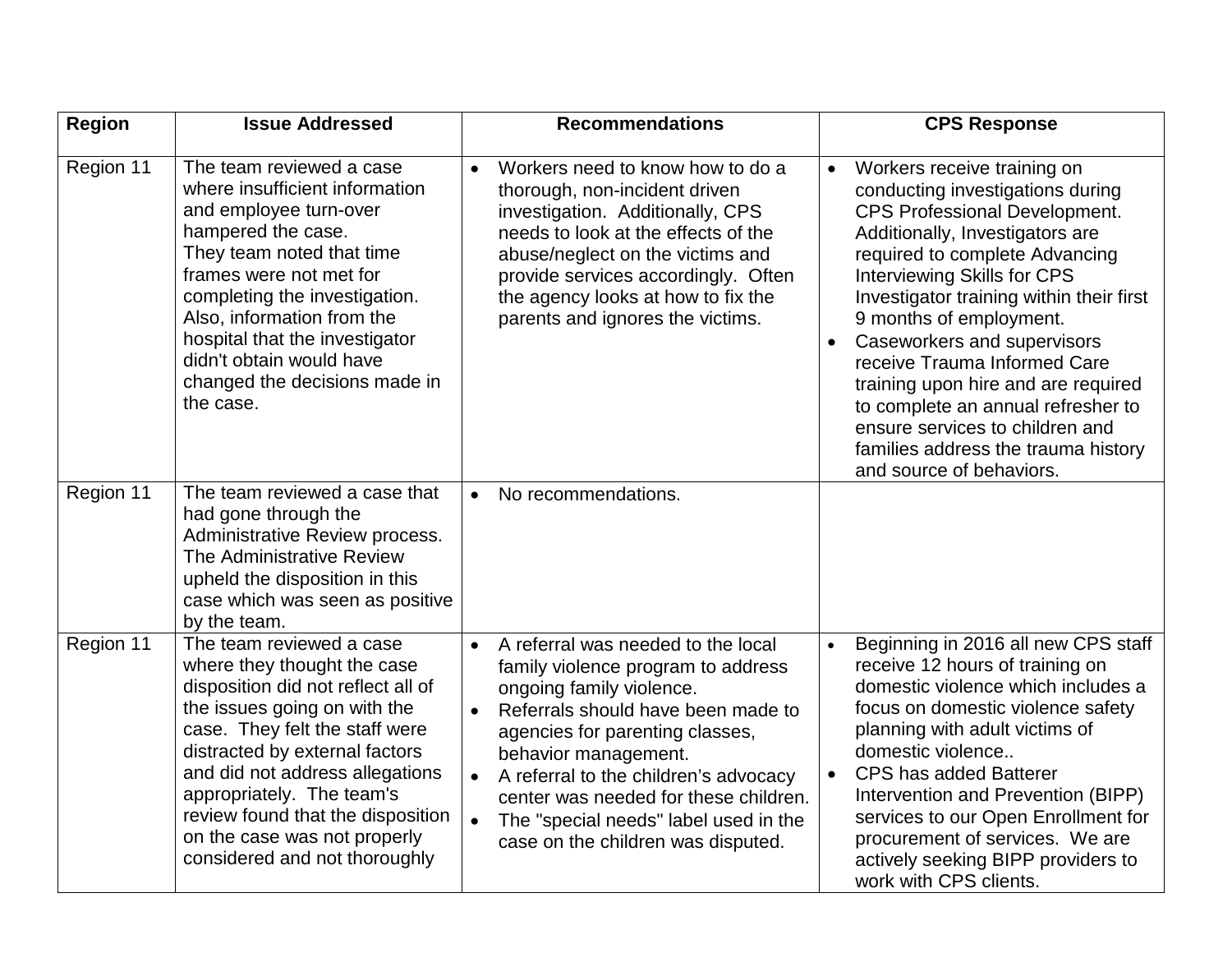| <b>Region</b> | <b>Issue Addressed</b>                                                                                                                                                                                                                                                                                                                    | <b>Recommendations</b>                                                                                                                                                                                                                                                                                                                                                                                                                                                                                                                                                                                                                                                                                                                                                                                                                    | <b>CPS Response</b>                                                                                                                                                                                                                                                                                                                                                                                                                                                                                                                                                                                                                                                                                                                                                                                                                    |
|---------------|-------------------------------------------------------------------------------------------------------------------------------------------------------------------------------------------------------------------------------------------------------------------------------------------------------------------------------------------|-------------------------------------------------------------------------------------------------------------------------------------------------------------------------------------------------------------------------------------------------------------------------------------------------------------------------------------------------------------------------------------------------------------------------------------------------------------------------------------------------------------------------------------------------------------------------------------------------------------------------------------------------------------------------------------------------------------------------------------------------------------------------------------------------------------------------------------------|----------------------------------------------------------------------------------------------------------------------------------------------------------------------------------------------------------------------------------------------------------------------------------------------------------------------------------------------------------------------------------------------------------------------------------------------------------------------------------------------------------------------------------------------------------------------------------------------------------------------------------------------------------------------------------------------------------------------------------------------------------------------------------------------------------------------------------------|
|               | assessed and that all allegations<br>in the case were not explored.                                                                                                                                                                                                                                                                       | The case was Ruled-out, however<br>$\bullet$<br>the case should not have been<br>dismissed so readily and more efforts<br>made to verify the initial outcry by<br>contacting the reporter, teachers, and<br>other school personnel such as the<br>nurse, counselor.<br>More training is need on adverse<br>childhood experiences and staff<br>should become familiar with these<br>and incorporate this knowledge when<br>making case decisions.                                                                                                                                                                                                                                                                                                                                                                                          |                                                                                                                                                                                                                                                                                                                                                                                                                                                                                                                                                                                                                                                                                                                                                                                                                                        |
| Region 11     | The CRT reviewed the<br><b>Investigation and FBSS stages</b><br>of service. They expressed<br>concern that the caseworker did<br>not speak with the person living<br>in the home and being used as<br>a caregiver. They also noted<br>that the documentation did not<br>reflect all of the work completed<br>by the Investigative worker. | A referral to Batterer's Intervention<br>and Prevention Program (BIPP) in a<br>case such as this to ensure offending<br>adult male was able to learn and<br>process the harm being done to the<br>children by his use of violence.<br>A referral to Anger Management for<br>the other parent so they could<br>address their role in the on-going<br>issues in the home and learn how the<br>violence was affecting the children.<br>A finding of emotional abuse should<br>have been considered as there was<br>an allegation based on the effects of<br>the parent's volatile relationship on<br>the children.<br>A new allegation of neglectful<br>supervision was being assessed as<br>an Alternative Response case. The<br>group questioned whether Alternative<br>Response was the right stage of<br>services based on the extensive | Beginning in January 2017, a<br>$\bullet$<br><b>Family Based Safety Services</b><br>Quality Improvement Plan was<br>implemented to address various<br>trends and patterns noted in FBSS<br>cases that could impact the safety<br>of children in the home.<br>All FBSS Supervisors will be trained<br>$\bullet$<br>in quality casework and critical<br>thinking at the FBSS Summit in July<br>2017.<br>Video trainings specifically for FBSS<br>$\bullet$<br>staff are being provided from March<br>2017 through June 2017. Training<br>centers around development of<br>critical thinking skills; gathering<br>appropriate collateral contacts;<br>engaging families; assessing<br>protective capabilities.<br><b>CPS has added Batterer</b><br>$\bullet$<br>Intervention and Prevention (BIPP)<br>services to our Open Enrollment for |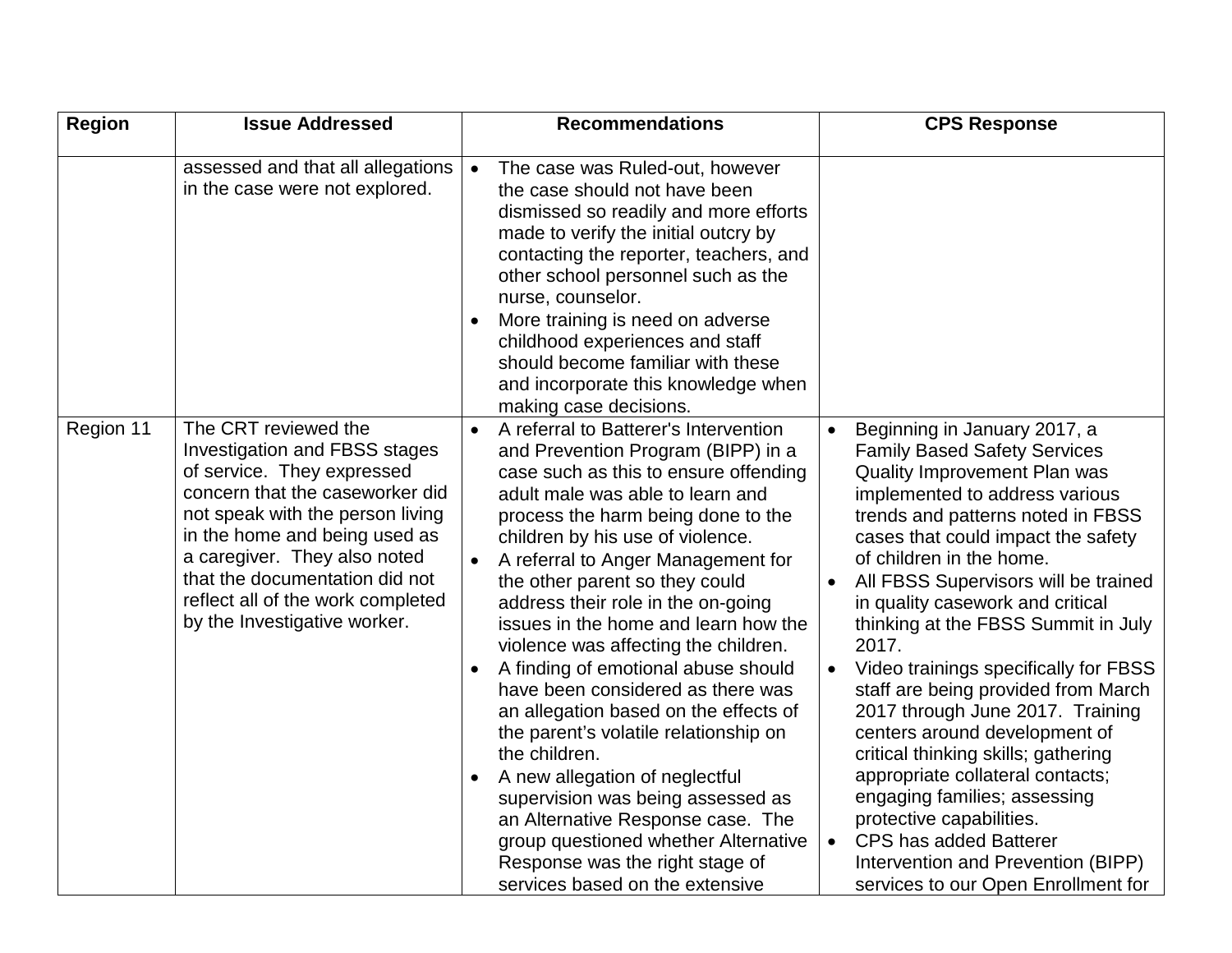| <b>Region</b> | <b>Issue Addressed</b>                                                                                                                 | <b>Recommendations</b>                                                                                                                                                                                                                                                                                                                                                                                                                                                                                                                                                                                                                 | <b>CPS Response</b>                                                                                                                                                                                                                                                                                                                                                                                                                                                                                                                                                                                                                                             |
|---------------|----------------------------------------------------------------------------------------------------------------------------------------|----------------------------------------------------------------------------------------------------------------------------------------------------------------------------------------------------------------------------------------------------------------------------------------------------------------------------------------------------------------------------------------------------------------------------------------------------------------------------------------------------------------------------------------------------------------------------------------------------------------------------------------|-----------------------------------------------------------------------------------------------------------------------------------------------------------------------------------------------------------------------------------------------------------------------------------------------------------------------------------------------------------------------------------------------------------------------------------------------------------------------------------------------------------------------------------------------------------------------------------------------------------------------------------------------------------------|
|               |                                                                                                                                        | previous history and the on-going<br>issues between the parents.                                                                                                                                                                                                                                                                                                                                                                                                                                                                                                                                                                       | procurement of services. We are<br>actively seeking BIPP providers to<br>work with CPS clients.<br>Alternative Response has proven to<br>be successful in some cases when<br>a traditional investigation has not<br>been. The difference lies in how the<br>family is approached and the<br>upfront understanding that the<br>family agrees to work with the<br>agency. Alternative Response<br>caseworkers have the same abilities<br>as those that work traditional cases<br>although there is not a disposition<br>on AR cases and this is often<br>appreciated by the parents.                                                                              |
| Region 11     | The team reviewed the<br>Investigation, Family-based<br><b>Safety Services and Substitute</b><br>Care stages of services in a<br>case. | For the Investigation and FBSS stages<br>the recommendations were:<br>The diagnosis of the adult male<br>$\bullet$<br>needed to be clearly identified in the<br>investigation.<br>Additional collaterals were needed to<br>$\bullet$<br>fully assess the situation.<br>The adult male's substance abuse<br>$\bullet$<br>issues needed to be better assessed<br>during the investigation.<br>Services offered to the family should<br>have included mental health issues<br>for future safety.<br>Consideration of adverse childhood<br>trauma and the effects this has on<br>the family, specifically the younger<br>child was needed. | Beginning in January 2017, a<br>$\bullet$<br><b>Family Based Safety Services</b><br>Quality Improvement Plan was<br>implemented to address various<br>trends and patterns noted in FBSS<br>cases that could impact the safety<br>of children in the home.<br>All FBSS Supervisors will be trained<br>$\bullet$<br>in quality casework and critical<br>thinking at the FBSS Summit in July<br>2017.<br>Video trainings and specifically for<br>$\bullet$<br>FBSS staff are being provided from<br>March 2017 through June 2017.<br>Training centers around<br>development of critical thinking<br>skills; gathering appropriate<br>collateral contacts; engaging |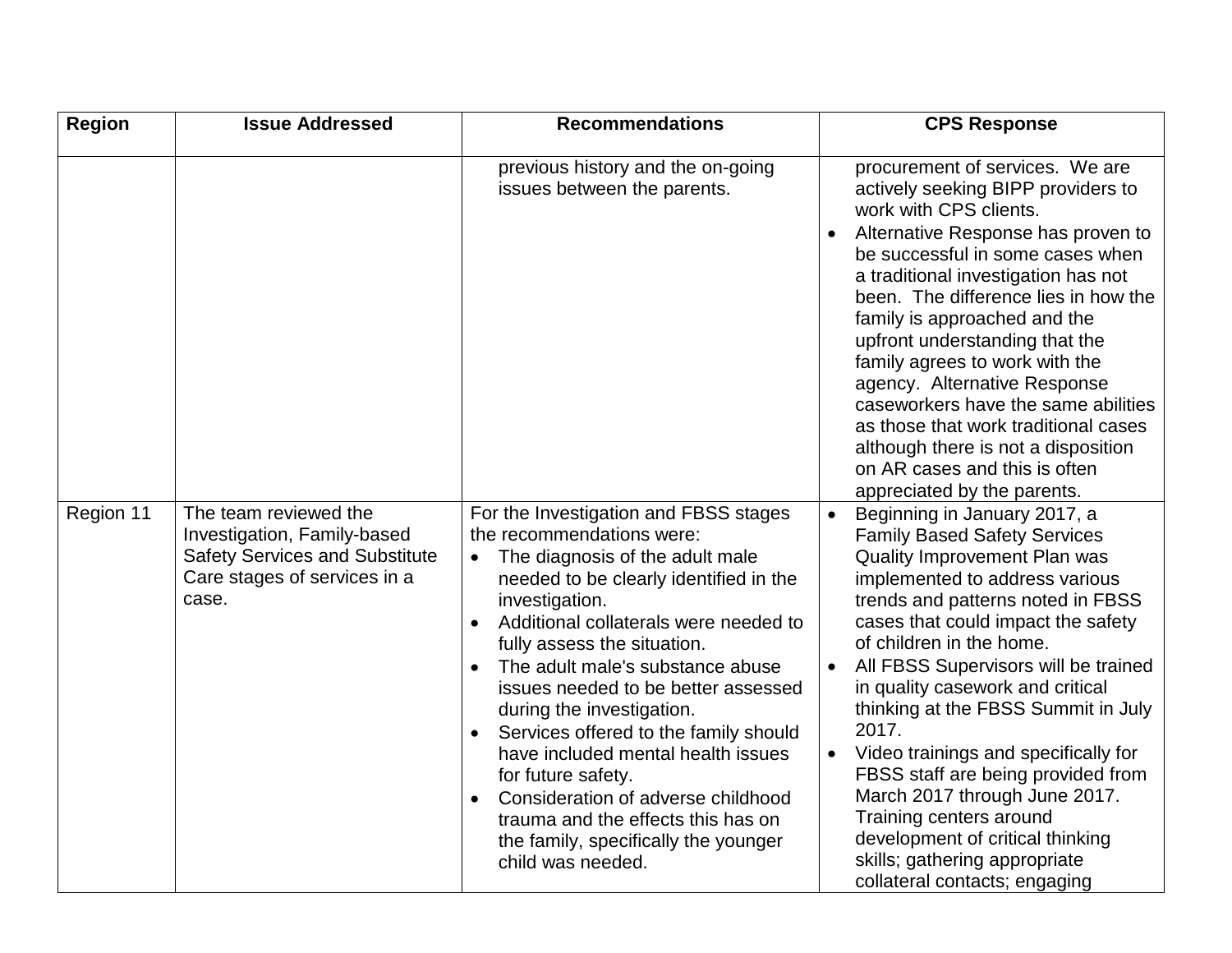| <b>Region</b> | <b>Issue Addressed</b> | <b>Recommendations</b>                                                                                                                                                                                                                                                                                                                                                                                                                                             | <b>CPS Response</b>                                                                                                                                                                                                                                                                                                                                                                                                                                                                      |
|---------------|------------------------|--------------------------------------------------------------------------------------------------------------------------------------------------------------------------------------------------------------------------------------------------------------------------------------------------------------------------------------------------------------------------------------------------------------------------------------------------------------------|------------------------------------------------------------------------------------------------------------------------------------------------------------------------------------------------------------------------------------------------------------------------------------------------------------------------------------------------------------------------------------------------------------------------------------------------------------------------------------------|
|               |                        | The Department should notify the<br>physician if the agency decides it will<br>go against a doctor's order. The<br>Department should share with the<br>attending doctor the reasons for the<br>approval or disapproval of the use of<br>psychotropic medications.                                                                                                                                                                                                  | families; assessing protective<br>capabilities.<br>Caseworkers and supervisors<br>receive Trauma Informed Care<br>training upon hire and are required<br>to complete an annual refresher to<br>ensure services to children and                                                                                                                                                                                                                                                           |
|               |                        | The CRT expressed concern that there<br>is a disparity between the medical<br>community, primarily psychologists and<br>psychiatrists, and the legal community,<br>such as Ad Litem attorneys and agency<br>attorneys, on the use of psychotropic<br>medications with very young children in<br>the state's care.<br>They recommended a joint<br>committee between the medical and<br>legal system to address such issues.                                         | families address the trauma history<br>and source of behaviors.<br><b>Psychotropic Medication Utilization</b><br>$\bullet$<br>Parameters for Children in Foster<br>Care were first released in February<br>2005; and most recently updated in<br>March 2016. The Parameters are<br>best practice guidelines for use of<br>psychotropic medication for the<br>children.<br><b>STAR Health conducts ongoing</b><br>$\bullet$<br>oversight of the psychotropic                              |
|               |                        | The team also expressed concern that<br>placement agencies or foster parents<br>demand psychotropic medication much<br>too rapidly to address normal childhood<br>behavior in order to earn more money<br>and not deal with the normal behaviors<br>associated with CPS placement of these<br>children in the foster care system.<br>Better communication between<br>caregivers, doctors, and the agency<br>to verify the need to use psychotropic<br>medications. | medication regimens of children to<br>ensure the medication practices are<br>in compliance with the<br>Parameters. If the child's<br>psychotropic medication regimen<br>appears to not be in compliance<br>with the Parameters (i.e. "outside<br>Parameters") the case is referred<br>for a Psychotropic Medication<br>Utilization Review (PMUR). PMUR<br>are triggered by health screenings,<br>claim reviews and requests from<br>CPS nurse consultants,<br>caseworkers, CASAs, foster |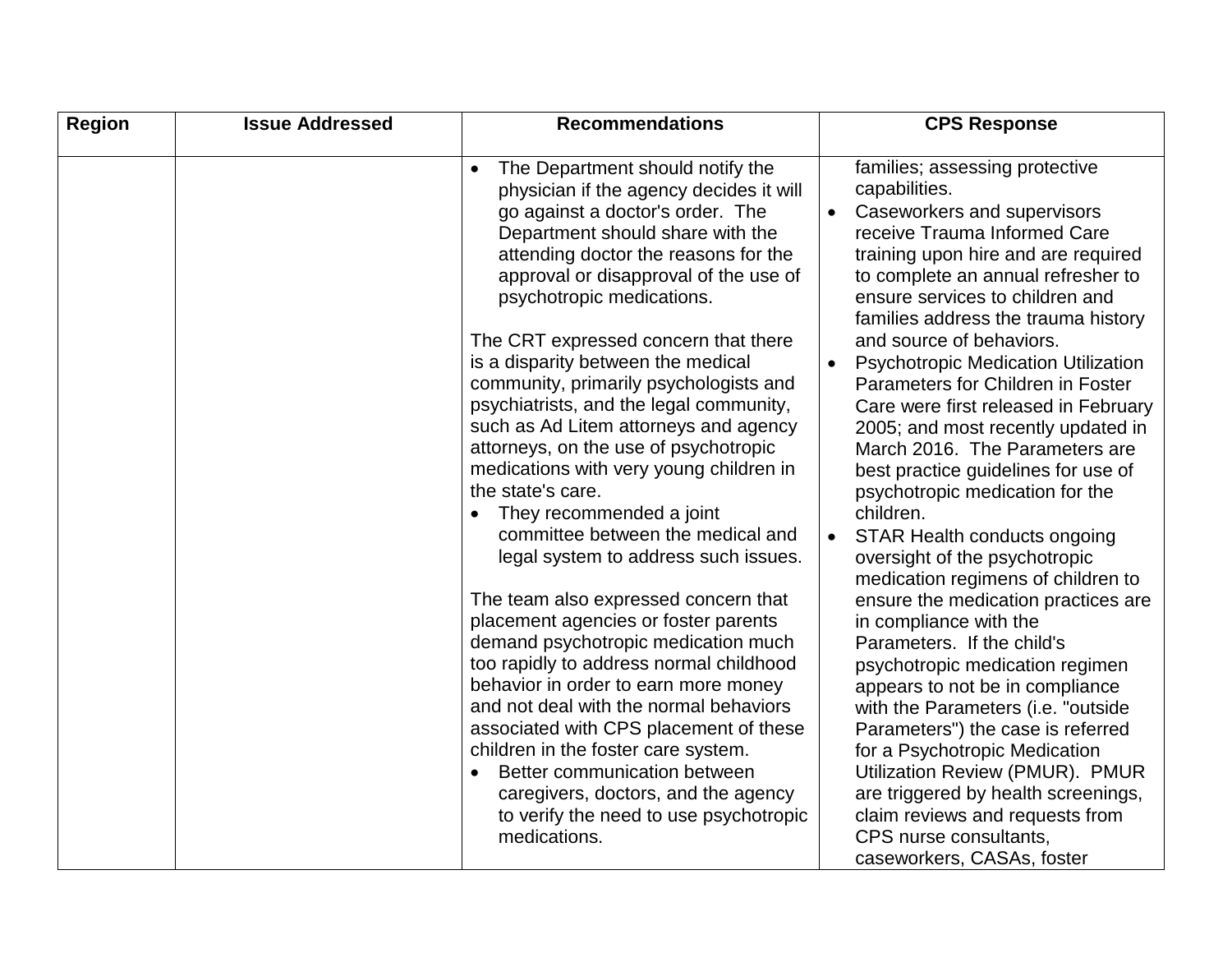| <b>Region</b> | <b>Issue Addressed</b> | <b>Recommendations</b> | <b>CPS Response</b>                                                                                                                                                                                                                                                                                                                                                                                                                                                                                                                                                                                                                                                                                                                       |
|---------------|------------------------|------------------------|-------------------------------------------------------------------------------------------------------------------------------------------------------------------------------------------------------------------------------------------------------------------------------------------------------------------------------------------------------------------------------------------------------------------------------------------------------------------------------------------------------------------------------------------------------------------------------------------------------------------------------------------------------------------------------------------------------------------------------------------|
|               |                        |                        | parents, attorneys, residential child<br>care providers and the court.<br>The overall use of psychotropic<br>medications has significantly<br>decreased since the introduction of<br>the parameters in 2005:<br>https://hhs.texas.gov/sites/hhs/files//<br>documents/services/health/other/up<br>date-on-psych-meds-in-tx-foster-<br>children.pdf.<br>All medical consenters complete<br>medical consent training annually.<br>The training contains information on<br>behavioral health, psychotropic<br>medications, and the legal<br>requirements for making informed<br>decision about psychotropic<br>medications.<br>http://www.dfps.state.tx.us/Training/<br>Medical_Consent/default.asp.<br><b>Online Psychotropic Medication</b> |
|               |                        |                        | training is required for all CPS staff<br>and caregivers who administer<br>psych meds<br>http://www.dfps.state.tx.us/Training/<br>Psychotropic_Medication/begin.asp.<br>DFPS developed a family friendly<br>brochure "Making Decisions About<br>Psychotropic Medications" in<br>August 2013 which is available<br>online:<br>http://www.dfps.state.tx.us/Child_Pr<br>otection/Medical_Services/documen                                                                                                                                                                                                                                                                                                                                    |